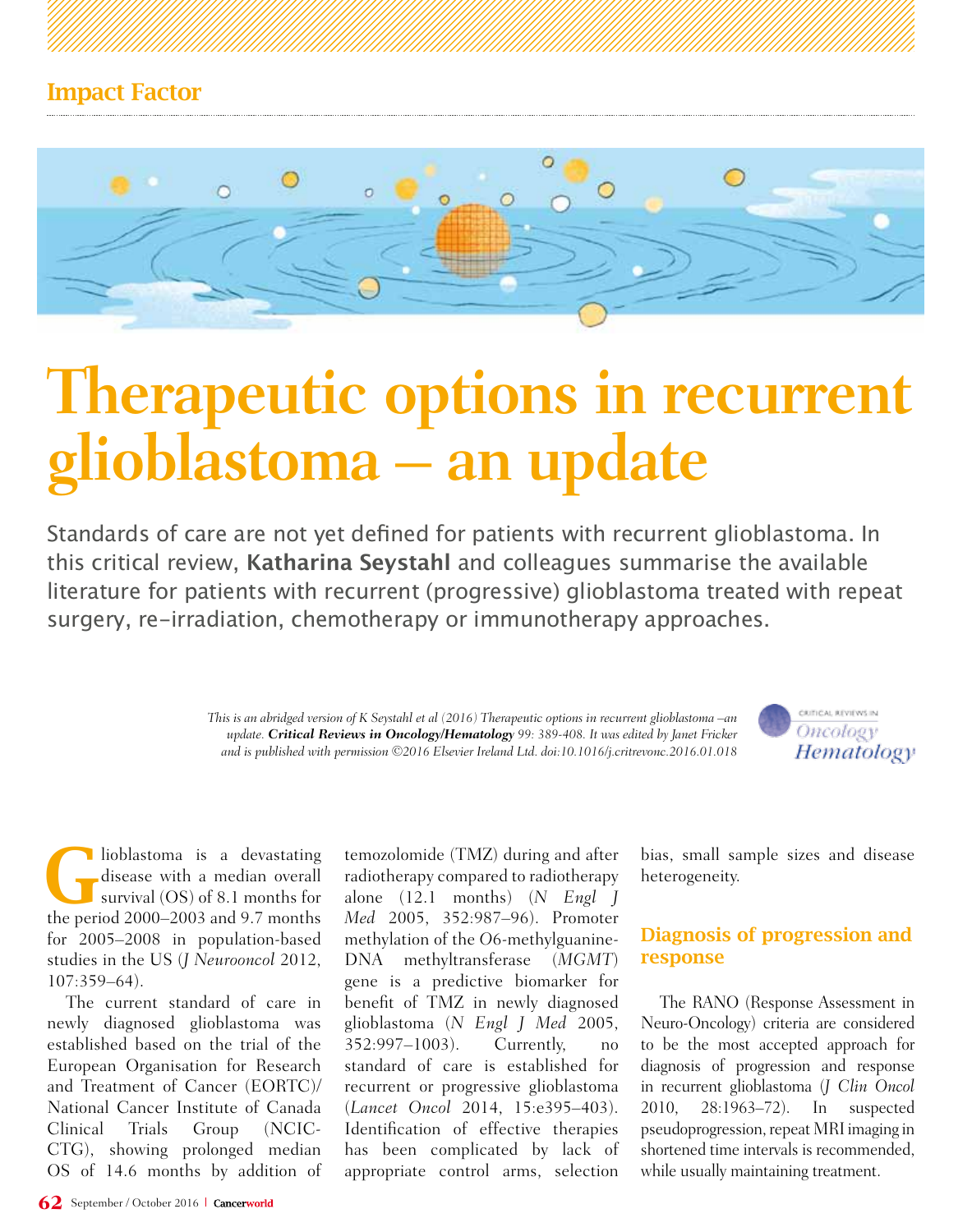#### Surgery at recurrence

The role of repeat surgery in progressive or recurrent glioblastoma remains controversial, underlining the need for prospective randomised trials. While some, mainly retrospective, studies suggest survival benefits for repeat surgery (*J Neurooncol* 2014, 117:147–52; *World Neurosurg* 2015, 84:301–7), others do not (*Neuro Oncol* 2014, 16:719–27; *Eur J Cancer* 2012, 48:1176–84). A *post-hoc* analysis of the prospective DIRECTOR trial in a subgroup of 59 evaluable patients stratifying for extent of resection showed superior survival only in those patients having received complete resection of gadolinium-enhancing tumours (*Neuro Oncol* 2016, 18:549–56).

Beyond an expected therapeutic efficacy, acquiring tumour tissue at repeat surgery could distinguish between recurrent disease and radiation necrosis, and help biomarker-based decision making.

## Repeat radiotherapy

Evidence for re-irradiation is limited, highlighting the need for more randomised controlled trials. Concerns around repeat radiotherapy include radiation necrosis and neurocognitive impairment as well as limited efficacy.

# Chemotherapy for recurrent glioblastoma

#### *Nitrosoureas*

Nitrosoureas, such as carmustine (BCNU), lomustine (CCNU), nimustine (ACNU), and fotemustine, are DNA alkylating agents and have been extensively used in glioma treatment. The use of nitrosoureas increased for recurrent disease when TMZ became standard of care in newly diagnosed glioblastoma.





Continuous arrows indicate evidence-based current clinical practice. Dashed arrows represent possibilities of individual decision-making which has still to be confirmed. CCNU – lomustine, KPS – Karnofsky performance scale, RT– radiotherapy, TMZ – temozolomide, TMZ/RT  $\rightarrow$  TMZ - radiotherapy with concomitant and maintenance TMZ

Five single-arm phase II trials and six randomised phase II or III trials comprising one arm with nitrosourea monotherapy were reviewed. Comparison of the data is complicated by inclusion of TMZ-naïve or TMZ-pretreated patients in some trials. Progression-free survival at 6 months (PFS-6) ranged between 17.5% and 61.5%, and median OS between 6.0 and 11.1 months for monotherapy of nitrosourea agents. Notably, in the randomised studies, lomustine as monotherapy, commonly intended to be a 'control' agent, showed comparable results with the investigational agents enzastaurin (*J Clin Oncol* 2010, 28:1168–74), cediranib (*J Clin Oncol* 2013, 31:3212–8), galunisertib (*J Clin Oncol* 2015, 33:suppl, abstr 2014) or bevacizumab (*Lancet Oncol* 2014, 15:943–53), pointing towards

relevant single-agent activity of the 'control' agent or lack of efficacy of the experimental agents.

The combination of lomustine plus bevacizumab showed prolonged median PFS and OS and higher PFS-6 than the single agents in the BELOB phase II trial (*Lancet Oncol* 2014, 15:943–53). The promising efficacy signal of this combination was not confirmed in the EORTC 26101 phase III trial comparing lomustine plus bevacizumab with lomustine alone in patients with recurrent glioblastoma, which did not report a difference in OS (8.6 vs 9.1 months), although prolonged PFS (1.5 vs 4.2 months) was confirmed (*Neuro Oncol* 2015, 17:suppl 5, abstr LB05).

In summary, nitrosoureas remain one standard of care at least for current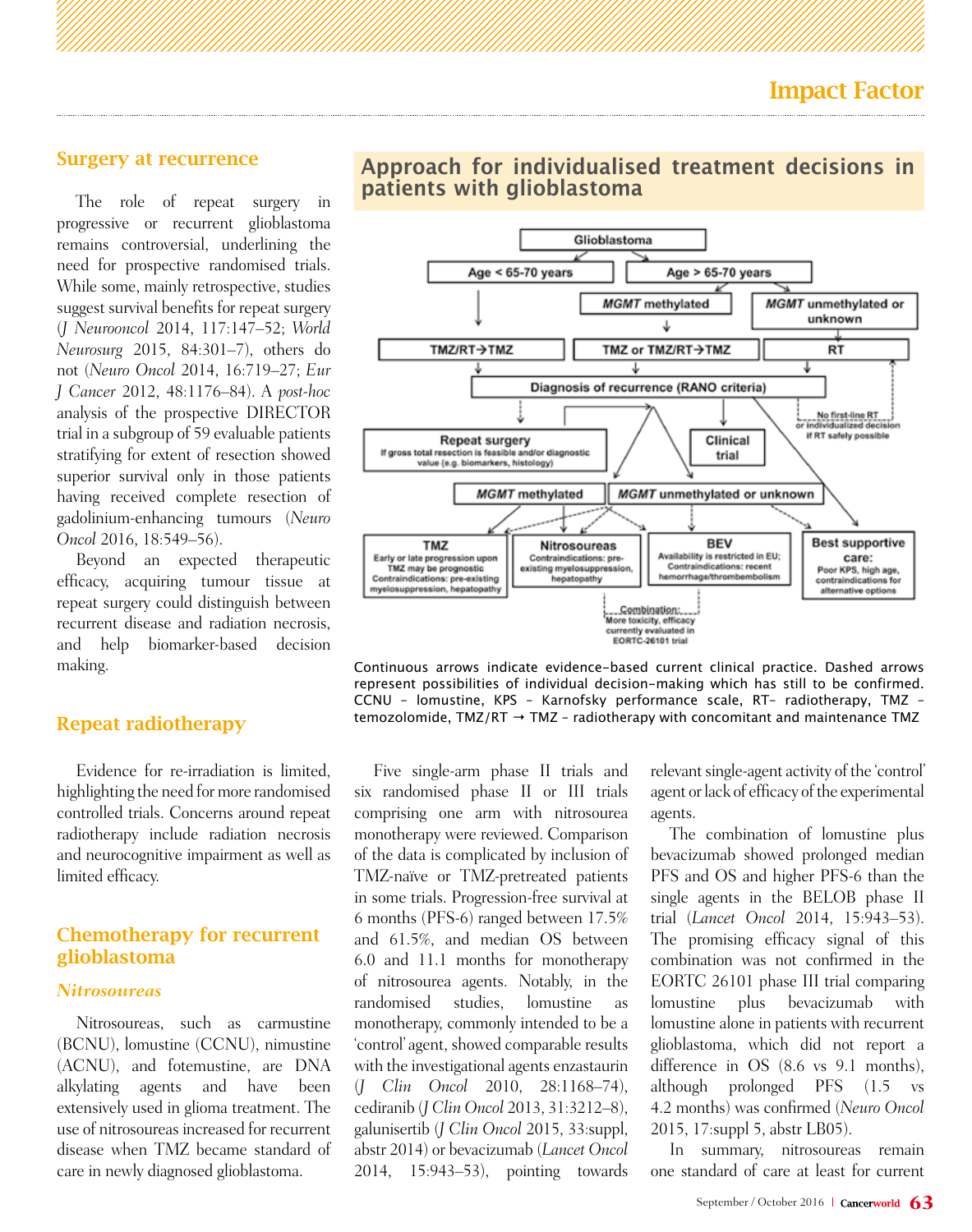# Impact Factor

clinical trials. It is likely to expect that clinical efficacy will be more prominent in patients with tumours with *MGMT* promoter methylation (*Lancet Oncol* 2014, 15:943–53; *N Engl J Med* 2000, 343:1350–4).

#### *Temozolomide (TMZ)*

TMZ was approved for recurrent glioblastoma in 1999 based on two phase II trials, which both used a schedule of TMZ 150–200mg/m2 for five out of 28 days. In one of these trials, TMZ was superior to procarbazine in patients, 60% of whom were pretreated with nitrosoureas, with a PFS-6 rate of 21% versus 8% and median OS prolonged by 1.5 months (*Br J Cancer* 2000, 83:588– 93). The second trial, conducted as a single-arm study, showed a PFS-6 rate of 18% (*Ann Oncol* 2001, 12:259–66). PFS-6 rates of other prospective studies, mainly without previous TMZ treatment, using this schedule ranged from 21% to 24% (*Jpn J Clin Oncol* 2007, 37:897–906; *Ann Oncol* 2001, 12:255–7; *Oncology* 2002, 63:38–41; *Hong Kong Med J* 2005, 11:452–6). Several mainly single-arm trials evaluated alternative TMZ dosing schedules aiming at overcoming TMZ resistance. Yet, it seems very unlikely that there are relevant differences between the various dose-intensified TMZ regimens, and their superiority over standarddose TMZ, for patients experiencing recurrence after a TMZ-free interval, has not been demonstrated either. The DIRECTOR trial demonstrating no outcome differences for two alternative TMZ dosing schedules established the role of *MGMT* promotor methylation as a prognostic marker for benefit of TMZ in recurrent glioblastoma (*Clin Cancer Res* 2015, 21:2057–64).

Prospective trials evaluating TMZbased combination regimens, mainly conducted as single-arm studies, have failed to provide convincing efficacy signals beyond single-agent activity.

## *Bevacizumab*

Bevacizumab, an antibody to the vascular endothelial growth factor (VEGF), was approved by the FDA in 2009 for treatment of recurrent glioblastoma based on two phase II trials showing an overall response rate of around one third and PFS-6 rates of 42.6% and 29% (*J Clin Oncol* 2009, 27:4733–40; *J Clin Oncol* 2009, 27:740–45). Approval in Europe was refused due to the lack of a bevacizumab-free control arm. In nine phase II trials with a bevacizumab monotherapy arm, PFS-6 rates ranged from 18% to 42.6%, with a median OS from 6.5 to 9.2 months. The BELOB phase II trial, comprising a bevacizumabfree control arm, showed comparable activity of bevacizumab versus lomustine as single agents, and increased OS of the combination of bevacizumab and lomustine (*Lancet Oncol* 2014, 15:943– 53). In contrast, the EORTC 26101 phase III trial showed no difference in OS of the combination bevacizumab plus lomustine versus lomustine alone (*Neuro Oncol* 2015, 17:suppl 5, LB05).

More than a dozen prospective trials combining bevacizumab with other agents failed to show an efficacy signal beyond single-agent activity. Agents tested include irinotecan (*J Clin Oncol* 2009, 27:4733–40), carboplatin (*Neuro Oncol* 2015, 17:1504–13), the histonedeacetylase inhibitor vorinostat (*J Clin Oncol* 2015, 33:suppl, abstr 2012), the multikinase inhibitor dasatinib (*J Clin Oncol* 2015, 33:suppl, abstr 2004), etoposide (*Br J Cancer* 2009, 101:1986– 94), the mTOR inhibitor temsirolimus (*Anticancer Res* 2013, 33:1657–60), the EGFR-targeted tyrosine kinase inhibitor erlotinib (*Neuro Oncol* 2010, 12:1300– 10), the multikinase inhibitor sorafenib (*Clin Cancer Res* 2013, 19:816–23) or the histone deacetylase inhibitors panobinostat (*Neuro Oncol* 2015, 17:862–7) or vorinostat (*J Clin Oncol*  2015, 33:suppl, abstr 2034).

In conclusion, bevacizumab has clinical activity with prolonged PFS in recurrent glioblastoma, but an effect on OS remains uncertain.

# Targeted therapy

There is plethora of clinical trials, mainly single-arm studies, evaluating agents aiming to target receptors or soluble factors involved in angiogenesis, oncogenic pathways or factors involved in tumour cell stemness or tumour invasiveness. Agents tested in a randomised design include cilengitide (*J Clin Oncol* 2008, 26:5610– 7; *J Neurooncol* 2012, 106:147–53), erlotinib (*J Clin Oncol* 2009, 27:1268–74), cediranib (*J Clin Oncol* 2013, 31:3212– 8; *J Clin Oncol* 2009, 27: 1268–74), enzastaurin (*J Clin Oncol* 2010, 28:1168– 74), galunisertib (*J Clin Oncol* 2015, 33:suppl, abstr 2014), vorinostat (*J Clin Oncol* 2015, 33 suppl; abstr 2012) and dasatinib (*J Clin Oncol* 2015, 33:suppl, abstr 2004), with disappointing results.

EGFR-targeting agents such as gefitinib or erlotinib showed poor results in glioblastoma (*J Clin Oncol* 2009, 27:1268–74; *Neuro Oncol* 2015, 17:430– 9; *J Neuro Oncol* 2009, 92:99–105; *Neuro Oncol* 2013, 15:490–6). However, efficacy of EGFR-targeted agents might be improved in target-selected patient populations, since a subgroup analysis of afatinib in a phase II study showed longer median PFS for patients with EFGRvIIIpositive than negative tumours (*Neuro Oncol* 2015, 17: 430–9).

# Immunotherapeutic approaches

Therapeutic principles of immunotherapy include immunomodulatory drugs aiming at activating the immune system against the tumour, treatment with oncolytic viruses, and different vaccination